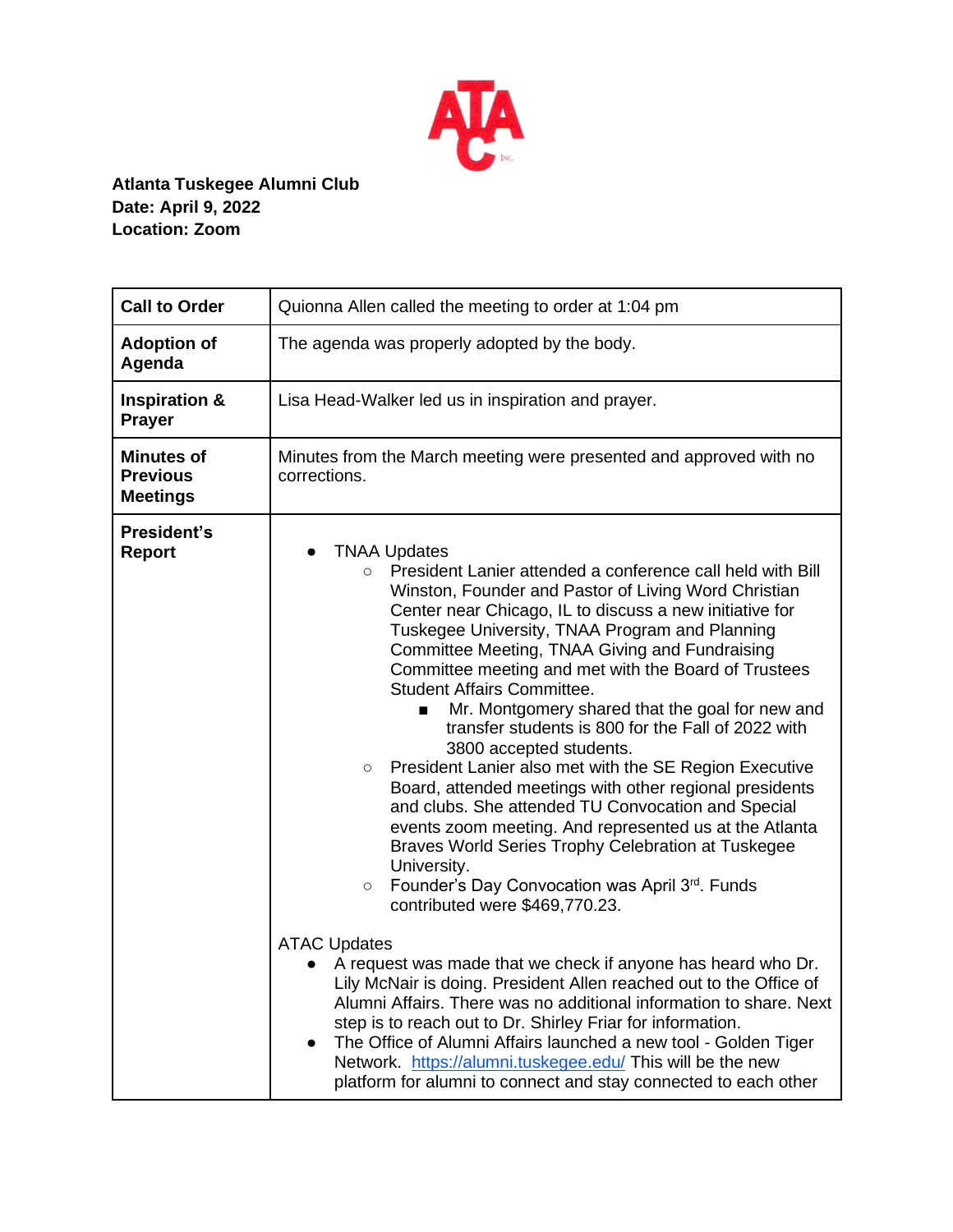|                                          | and Tuskegee University.<br>TU Men's Tennis team participating in Peachtree City today at<br>$\bullet$<br>4pm. Would like for Alumni to come and support the team.<br>Thank you, Traci Jerald for her leadership and hard work in<br>$\bullet$<br>helping us bring TU Tags to GA Roads. She brought this idea to<br>ATAC in 2019 and has been committed every step of the way!<br>We also announced receiving a donation in the amount of \$5,000<br>from Dr. Roderick Cooper, Class of 2000 helping us to reach the<br>required \$25,000 to begin manufacturing the tags! Additional<br>details will be shared during the TU Tags Committee Report by<br>Traci.                                                                                                                                                                                                                                                                                                                                                                                                                                                                                                                                                                 |
|------------------------------------------|----------------------------------------------------------------------------------------------------------------------------------------------------------------------------------------------------------------------------------------------------------------------------------------------------------------------------------------------------------------------------------------------------------------------------------------------------------------------------------------------------------------------------------------------------------------------------------------------------------------------------------------------------------------------------------------------------------------------------------------------------------------------------------------------------------------------------------------------------------------------------------------------------------------------------------------------------------------------------------------------------------------------------------------------------------------------------------------------------------------------------------------------------------------------------------------------------------------------------------|
| Treasurer's<br><b>Report</b>             | The March and April Treasurer's report will be reviewed in the<br>$\bullet$<br>May 2022 meeting.<br>Quionna shared the current balance of the Operating Account as<br>$\bullet$<br>of 3/31/22 is \$28,743.98. That is inclusive of the \$5,000 donation<br>from Dr. Cooper that will be transferred to the Tags account.                                                                                                                                                                                                                                                                                                                                                                                                                                                                                                                                                                                                                                                                                                                                                                                                                                                                                                         |
| Correspondence                           | No correspondence to share this month.                                                                                                                                                                                                                                                                                                                                                                                                                                                                                                                                                                                                                                                                                                                                                                                                                                                                                                                                                                                                                                                                                                                                                                                           |
| <b>Recognition of</b><br><b>Visitors</b> | Visitors were given a moment to speak and introduce themselves.                                                                                                                                                                                                                                                                                                                                                                                                                                                                                                                                                                                                                                                                                                                                                                                                                                                                                                                                                                                                                                                                                                                                                                  |
| <b>Committee</b><br><b>Reports</b>       | <b>Membership - Charlotte Hopkins</b><br>$\bullet$<br><b>Goal: 200</b><br>$\circ$<br>Membership: 142<br>$\circ$<br>Basic: 54<br>$\circ$<br>Crimson: 58<br>$\circ$<br><b>Gold: 30</b><br>$\circ$<br><b>Recruitment - Deidra Moore</b><br>TU 2022 Virtual Open House to be held via Zoom 4/30 at<br>O<br>9 am CST<br>Back to School BBQ - Due to privacy changes, unable to<br>O<br>get the names of students for invites. Need volunteers for<br>the event. To be held in conjunction with the Summer<br>Tailgate Event.<br>Recruitment Committee Meeting to be held on Thursday<br>O<br>4/28 at 7pm<br><b>GA Tags (TU Tags) - Traci Jerald</b><br>Traci thanked everyone for their support for the tags<br>O<br>initiative.<br>We have met the financial requirement by the state.<br>$\circ$<br>Raised the \$25K for the manufacturing fee for the TU<br>tags.<br>There are 816 people in the database<br>$\circ$<br>Dr. Roderick Cooper's (class of 2000) donation was<br>$\circ$<br>instrumental in closing the gap to obtain the \$25K.<br>Dr. Roderick Cooper was given a moment to speak.<br>O<br>Next steps: The state is processing the payment. The<br>O<br>state will take the digital design (option B) and will send |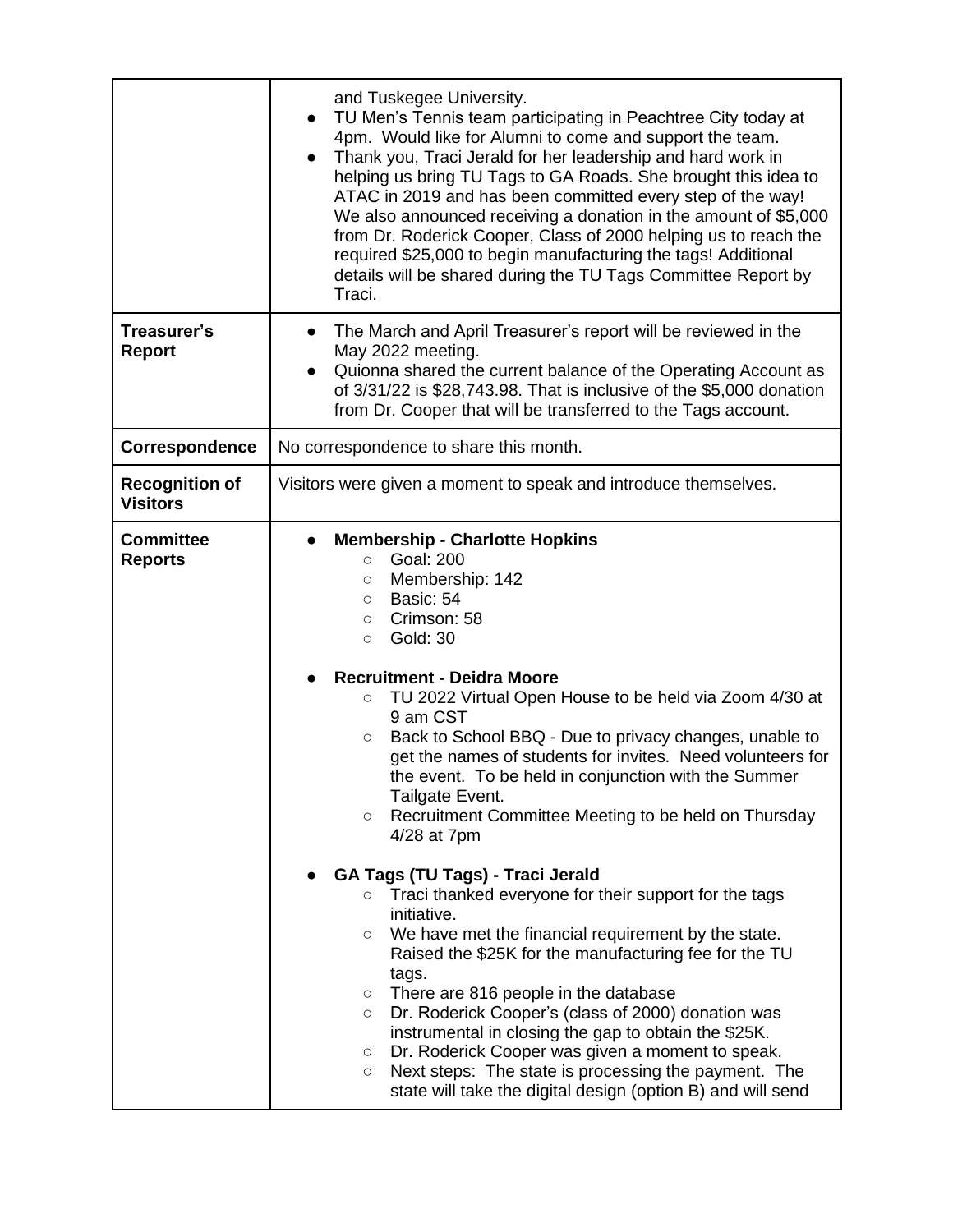|                     | back to Traci for approval. The state will then send the<br>tags for production. We are about 6-8 weeks out before<br>tags can be ordered. Once tags are available for<br>purchase, an email will be shared with all who are<br>registered and updates will be made on the website.<br>A video was created by Atiba that will be shared.<br>$\circ$<br>Scholarship - Update given by Quionna Allen<br>Six (6) applications received.<br>$\circ$<br>The deadline is tonight, 4/9/22 at 11:59pm ET.<br>$\circ$<br>Deidra will reach out for additional applicants.<br>$\circ$<br>A request was made to post the scholarship on social<br>$\circ$<br>media and by email.                                                                                                                                                                                                                                                                                                                                                                                                                                        |
|---------------------|--------------------------------------------------------------------------------------------------------------------------------------------------------------------------------------------------------------------------------------------------------------------------------------------------------------------------------------------------------------------------------------------------------------------------------------------------------------------------------------------------------------------------------------------------------------------------------------------------------------------------------------------------------------------------------------------------------------------------------------------------------------------------------------------------------------------------------------------------------------------------------------------------------------------------------------------------------------------------------------------------------------------------------------------------------------------------------------------------------------|
|                     | <b>HBCU Alliance - Willie Johnson</b><br>$\circ$ HBCU 5K - Date is June 25th. It is an In-person and<br>virtual event.<br>ATAC is currently #10 in rankings. Ranking will determine<br>$\circ$<br>the location of the ATAC tents on Race Day.<br>Need 4 volunteers to qualify for revenue for the event.<br>$\circ$<br>Two volunteers were identified during the meeting.<br>$\blacksquare$<br>We have sufficient registrations to qualify for event<br>$\circ$<br>revenue.<br>Two payouts are received: registration & donations<br>$\circ$<br>Registration continues to increase as the race approaches<br>$\circ$<br>Currently \$40; last day for \$40 rate is 4/15. ATAC<br>$\circ$<br>members are encouraged to register as soon as possible.<br>The fee to register on race day will be \$65.<br>More information will be shared about packet pick-up as<br>$\circ$<br>we get closer to race day.<br>The Atlanta Braves HBCU Night will be 8/19 at Truist Park<br>$\circ$<br>- drum major bobble heads to be given away with tickets.<br>Next meeting for HBCU Alliance meeting is on 4/19.<br>$\circ$ |
| <b>New Business</b> | 2022-2024 ATAC Officer Nominations - Ouida Taylor-Hampton<br><b>Nomination Committee:</b><br>Ouida Taylor-Hampton (chairperson), Gloria Carithers,<br>O<br>Gwendolyn Cummings, and Anthony Haney<br>The slate of nominees was presented:<br><b>President - Charlotte Hopkins</b><br>$\circ$<br>1st VP - Traci Jerald<br>$\circ$<br>2nd VP - Doris Dawkins<br>$\circ$<br>3rd VP - Regina Powell<br>$\circ$<br>Recording Secretary - Danielle Arnold (nominated from<br>O<br>the floor)<br>Corresponding Secretary - Ashley Haney<br>$\circ$<br>Financial Secretary - Alexandria Wilkerson<br>$\circ$<br>Treasurer - Tomika Bullet (Incumbent)<br>$\circ$<br>Chaplain - Lisa Head-Walker (Incumbent)<br>$\circ$<br>A call was made for any nominations from the floor.<br>Danielle Arnold was nominated for Recording Secretary.<br>$\circ$                                                                                                                                                                                                                                                                    |